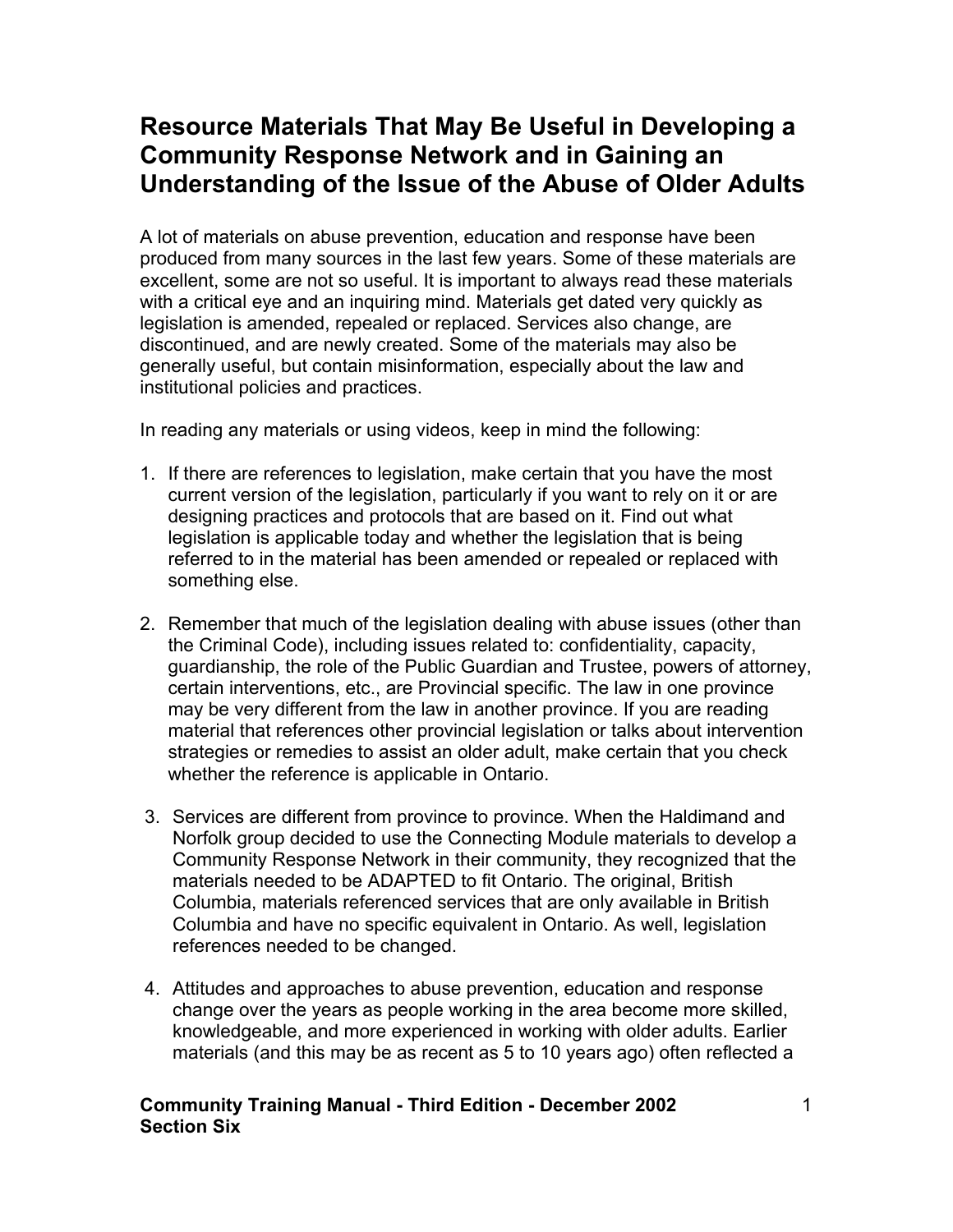more paternalistic model of response in which service providers would "do what is best" for the senior whereas many of the more recent materials reflect a more assistive role of services, in which the service providers give advice to the senior but the senior controls and directs the help that is being provided to him or her. Be aware of this attitudinal shift and read materials keeping in mind what may be underlying the bias in the approaches being recommended.

5. Treat any resource materials as just that, resources, and ADAPT the materials and approaches to fit your community's needs. Don't ADOPT the protocols, approaches, interventions, or educational materials "as is" without critical review.

### **General Resources**

### **The National Clearinghouse on Family Violence**

- 1. Community Awareness and Response: Abuse and Neglect of Older Adults; Lukawieki, Teresa; National Clearinghouse on Family Violence; Health Canada
- 2. Resource and Training Kit for Service Providers: Abuse and Neglect of Older Adults; Murphy, Nancy; National Clearinghouse on Family Violence; Health Canada; (August, 1994)
- 3. Abuse and Neglect of Older Adults in Institutional Settings: Discussion Paper; Building from English Language Resources; Spencer, Charmaine; National Clearinghouse on Family Violence; Health Canada; (June, 1994)
- 4. Abuse and Neglect of Older Adults in Institutional Settings: Discussion Paper; Building from French Language Resources; National Clearinghouse on Family Violence; Health Canada
- 5. Abuse and Neglect of Older Adults in Institutional Settings; Spencer, Charmaine and Beaulieu Marie; National Clearinghouse on Family Violence; Health Canada; (June, 1994)
- 6. Older Canadians and the Abuse of Seniors; A Continuum from Participation to Empowerment; ARA Consulting Group Inc.; National Clearinghouse on Family Violence; Health Canada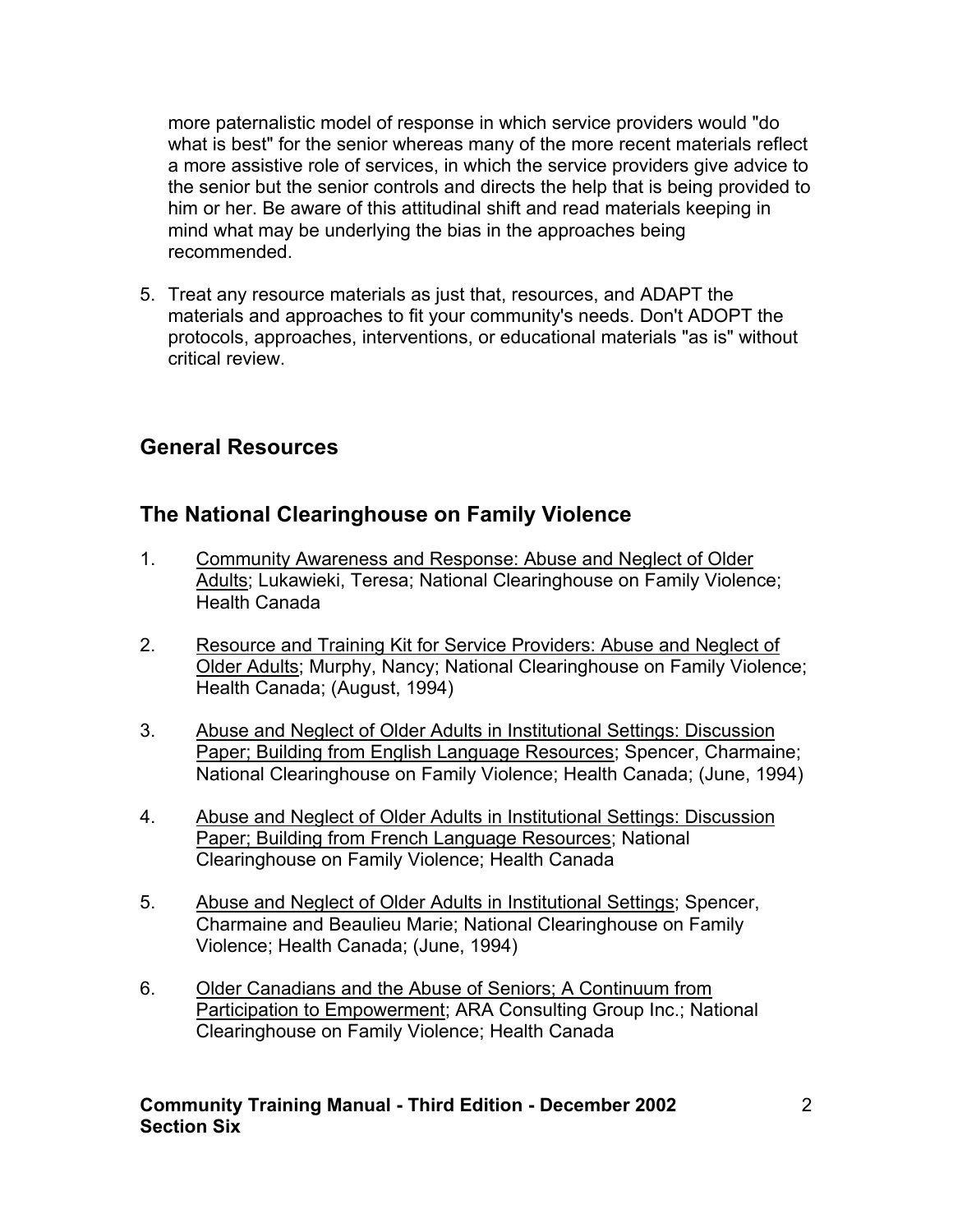- 7. Elder Abuse Bibliography; National Clearinghouse on Family Violence; Health and Welfare Canada; November 1991 (This Bibliography is also part of the Training Manual "A Guide to Enhancing Services for Abused Older Canadians")
- 8. Abuse and Neglect of Older Adults: Awareness Information for People in the Workplace; MacLeod, Flora and Defoe, Brenda; National Clearinghouse on Family Violence; Health Canada
- 9. Directory of Services and Programs of Older Adult Vicitms of Violence in Canada; National Clearinghouse on Family Violence; Health Canada; 1999
- 10. Financial Abuse of Seniors Fact Sheet; Lukawiecki, Teresa; National Clearinghouse on Family Violence; Health Canada
- 11. Intergenerational Conflict and the Prevention of Abuse Against Older Persons; Tindale, J. A., Norris, J. E., Berman, R. and Kuiack, S.; National Clearinghouse on Family Violence; Health Canada
- 12. Abuse of Older Adults in Institutional Settings: Fact Sheet; National Clearinghouse on Family Violence; Health Canada
- 13. When Home is Not a Home: Abuse and Neglect in Long-Term Care A Resident's Perspective; Kozak, Jean and Teresa Lukawiecki; 2000
- 14. Returning Home: Fostering a Supportive and Respectful Environment in the Long-Term Care Setting; Kozak, Jean and Teresa Lukawiecki; 2000
- 15. Stand by Me: Preventing Abuse and Neglect of Residents in Long -Term Care Settings; Kozak, Jean and Teresa Lukawiecki; 2000
- 16. Risk, Vulnerability, Resiliency Health System Implications; Health Promotion and Programs Branch; Health Canada; February, 1997
- 17. Self-Neglect by Older Adults; Michael J. MacLean; 1999
- 18. Prevention of the Abuse of Seniors Canadian Training Guides; Gorkoff, Kelly, Jocelyn Proulx and Brenda Comaskey; 1998
- 19. Guide to Project Evaluation: A Participatory Approach; Population Health Directorate; Health Canada; August 1996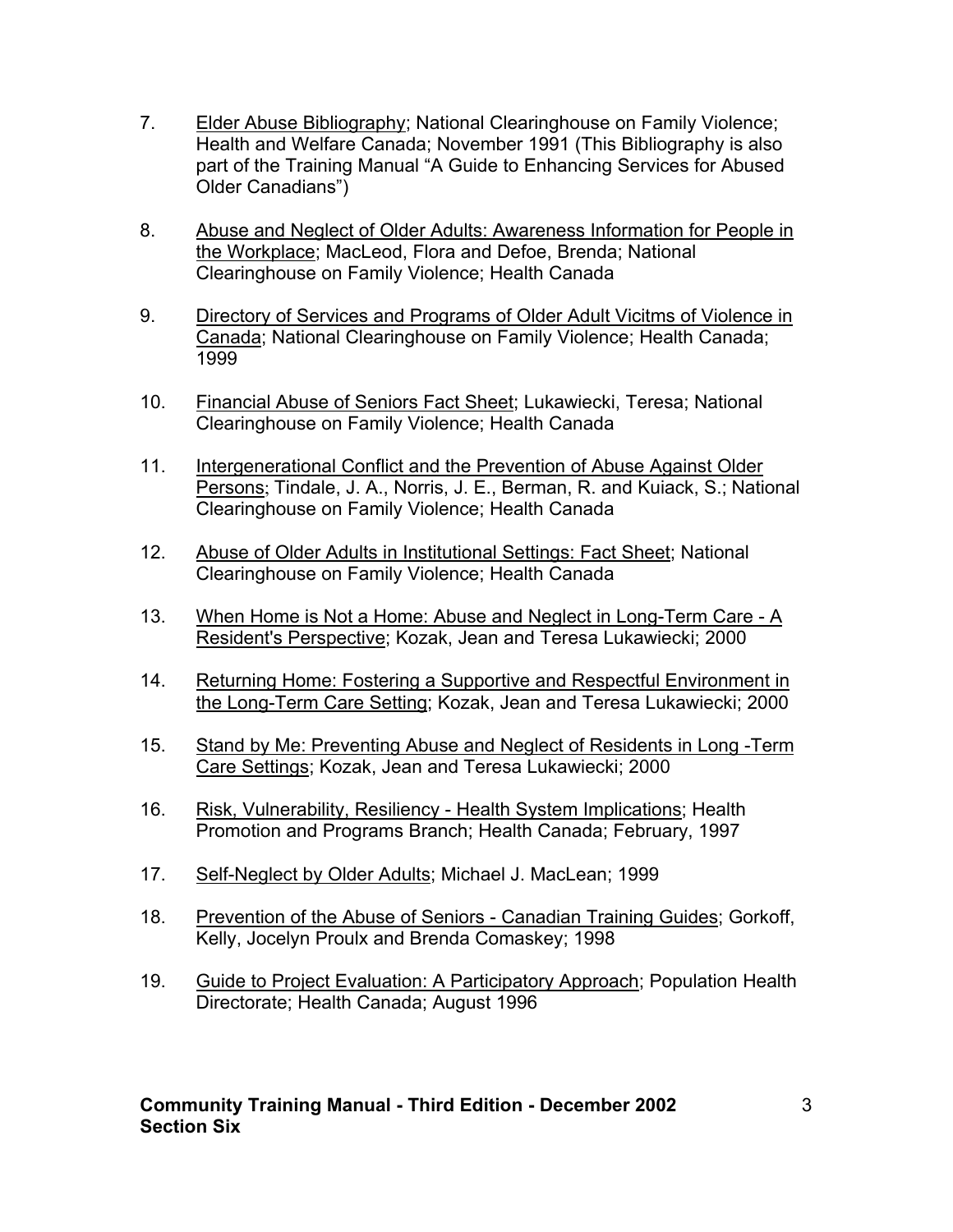20. Family Violence Handbook for the Dental Community; Denham, Donna and Joan Gillespie; Mental Health Division and Health Service Systems Division; Health Canada; December, 1994

#### **Publications from the National Clearinghouse on Family Violence are available free of charge (limited quantities).**

#### **You can order any or all of these publications from the National Clearinghouse by:**

- $\bullet$  calling them (1-800-561-5643)
- ♦ visiting their Web Site (www.hc-sc.gc.ca/nc-cn) You can also download a number of these publications from their Web Site
- ♦ writing them

National Clearinghouse on Family Violence Family Violence Prevention Unit Health Promotions and Programs Branch Health Canada Tunney's Pasture, Address Locator: 1907D1 Ottawa, Ontario K1A 1B4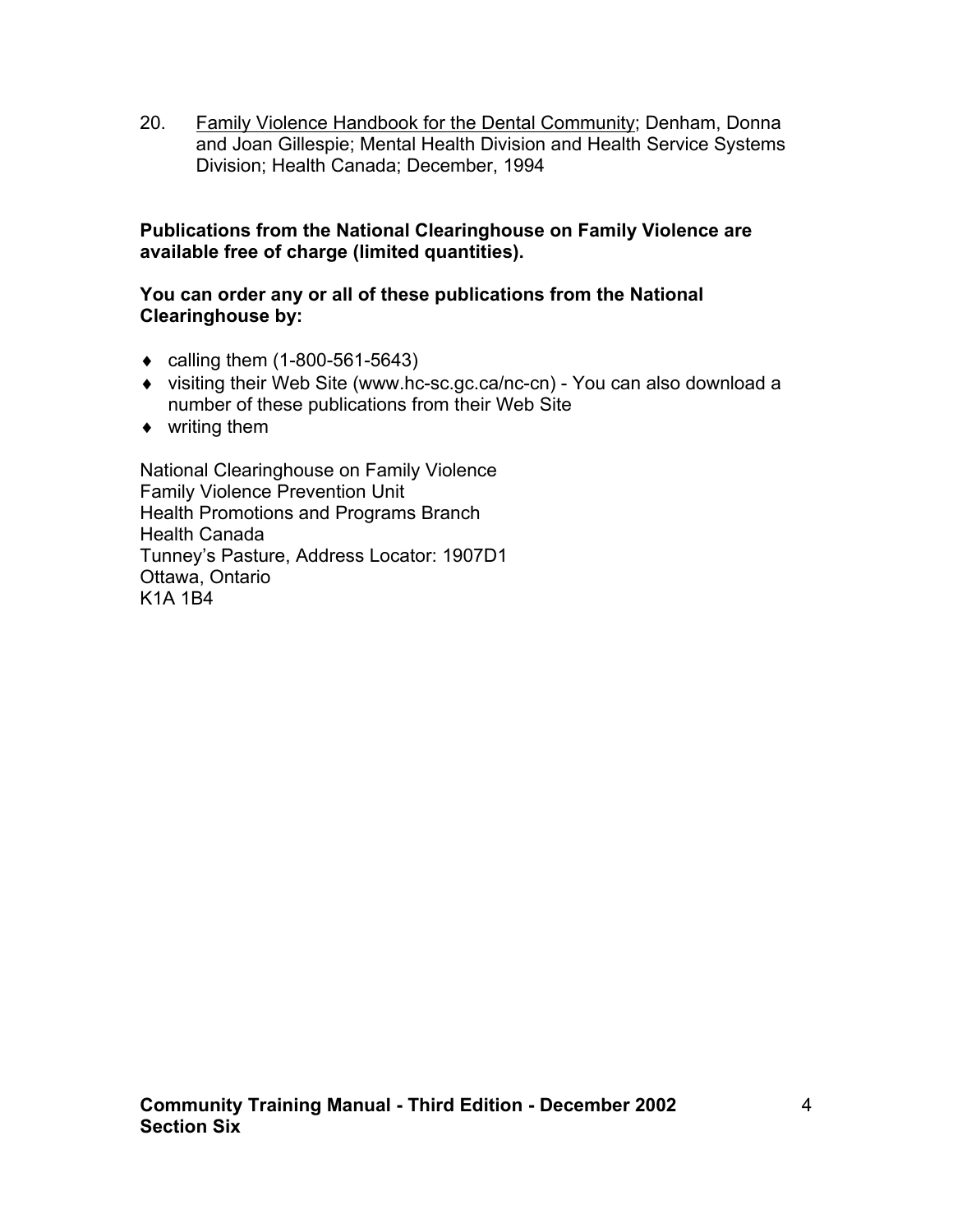# **Community Legal Education Ontario (CLEO)**

A **large** number of publications are available from CLEO, some of which speak to the abuse of older adults specifically, and some of which provide useful information to you when you are assisting an older adult (e.g., publications on: housing, benefits, Powers of Attorney, etc.).

The "On Line" CLEO order form is included in this section of the Manual so that you can see the listings of all their publications.

Some of these publications are now available online whereas others must be ordered. Also, the online versions may be ordered in a printed form from CLEO by using the online order form or by contacting CLEO by email, telephone, or mail.

These publications are frequently updated as the law changes. If you have copies of these booklets/pamphlets in stock, check if you have the most current edition as indicated by the date on the cover or inside cover. If not it is suggested that you reorder the current edition to ensure that all materials distributed are upto-date.

All publications are printed in English and French. Some publications are also available in other languages as indicated on the CLEO Order form. Some publications may be temporarily out of stock. This status changes frequently as materials are reprinted therefore check the website from time to time or check with CLEO about backordering.

Publications of particular interest to those reading this manual would be:

- 1. Elder Abuse: The Hidden Crime
- 2. Continuing Power of Attorney for Property
- 3. Power of Attorney for Personal Care
- 4. Care Homes Rights of Tenants in Retirement Homes
- 5. Every Resident Bill of Rights for People in Ontario Long Term Care **Facilities**
- 6. Door-to-door Sales: A consumer guide
- 7. Is a Collection Agency harassing you?
- 8. Let me out!(of this contract):Guide to Prepaid Services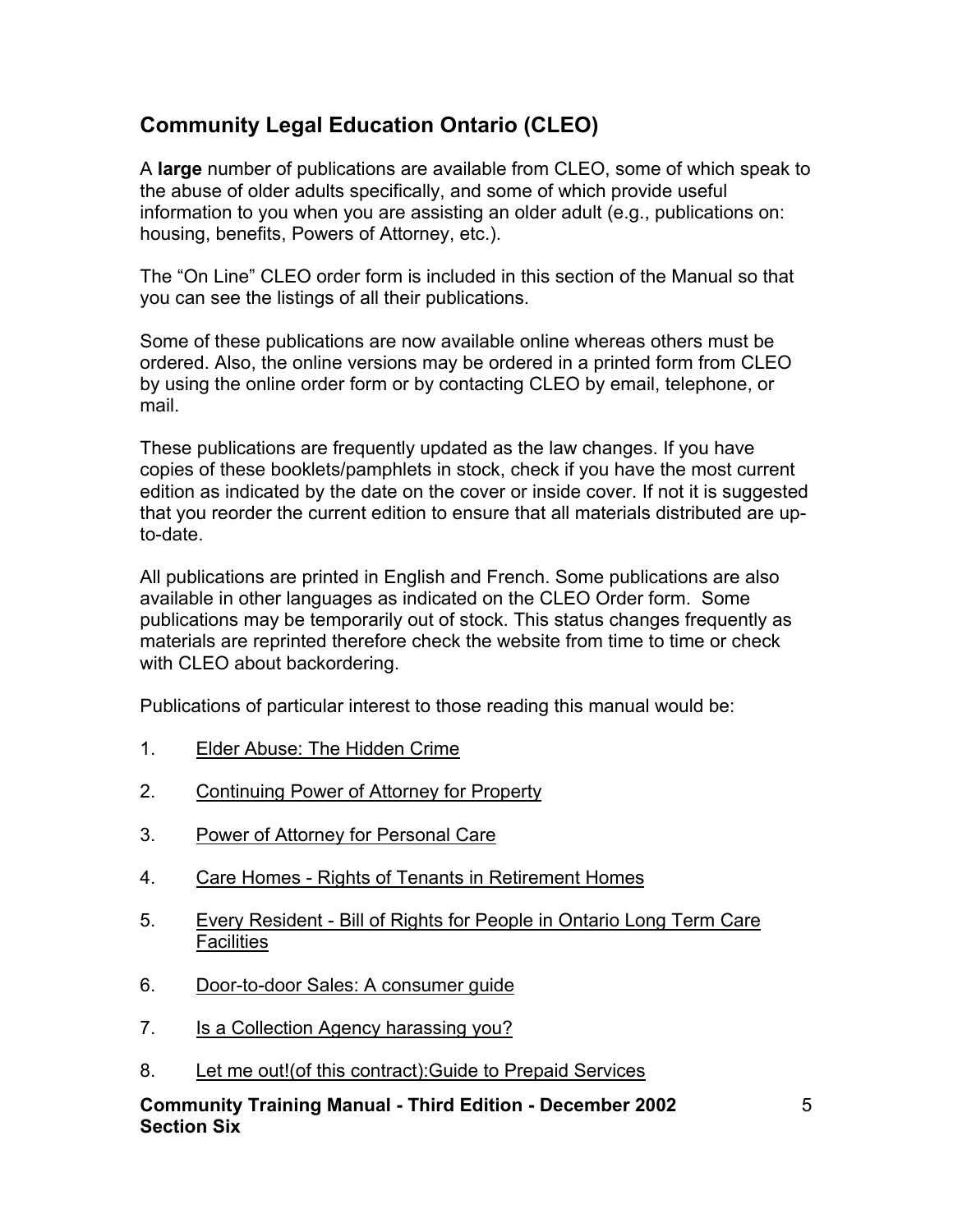- 9. Do You Know a Woman Who is Being Abused? A Legal Rights Handbook
- 10. Home Care Complaints and Appeals
- 11. CPP Benefits: Are you entitled? Disability Pensions
- 12. What Tenants Need to Know About the Law
- 13. Rent Increases
- 14. Fighting An Eviction

#### **Most CLEO publications are available free of charge, there is a charge for some, please inquire about cost when you contact CLEO (prices are listed on their Web Site Order form)**

### **You can order publications from CLEO by:**

- $\bullet$  calling them (416) 408-4420
- $\bullet$  faxing them (416) 408-4424
- ◆ E Mailing them: cleo@cleo.on.ca
- ♦ visiting their Web Site: www.cleo.on.ca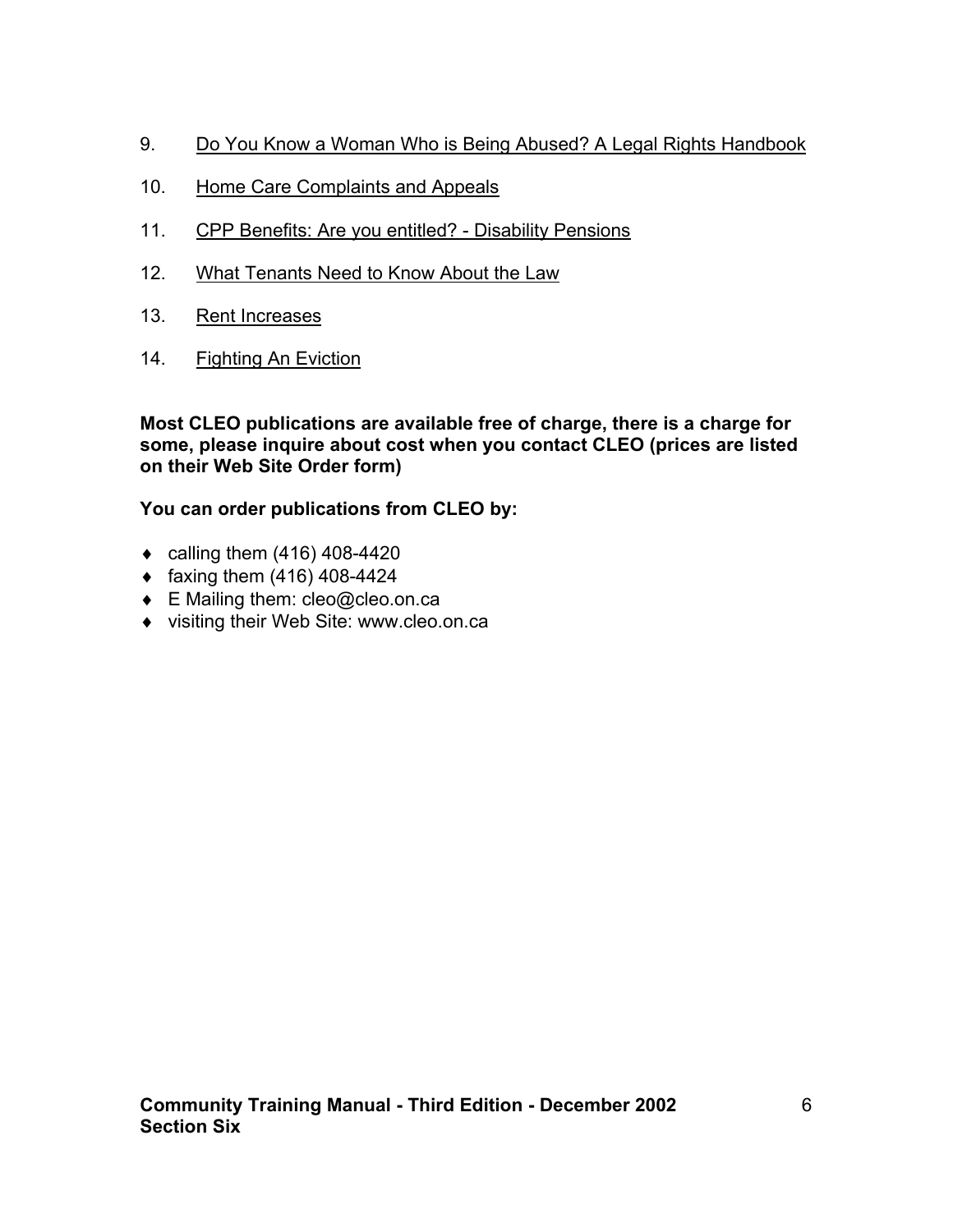# **The Advocacy Centre for the Elderly**

The Advocacy Centre for the Elderly is a legal clinic funded by Legal Aid Ontario to provide legal services to low-income seniors. Managed by a community Board of Directors, ACE provides a range of legal services, including telephone advice and information, representation before courts and tribunals, public legal education services (speakers and publications), community development projects, and law reform activities.

Materials produced by ACE are updated as the law changes. If you need or want a short paper or handout on a legal issue related to Elder abuse and you don't find one above that meets your needs, please contact Judith Wahl at the Advocacy Centre for the Elderly.

ACE is continually updating and writing new handouts on elder law issues and they may have a paper/handout that is not on this list that can be sent to you.

Depending on time and other commitments, ACE staff may be able to produce a paper on request for you that meets your needs.

All materials are available without charge except for the Power of Attorney Video and the Long-term Care Manual. Order Forms for these materials are included in this manual in Section 4.

This is a partial list of materials and products available from ACE:

- 1. The Issues Behind Signing a Power of Attorney (Video) (Cost \$15.00)
- 2. Long Term Care Facilities in Ontario: The Advocates Manual; Advocacy Centre for the Elderly; Second Edition, 2000
- 3. Support and Assistance for Abused and Neglected Adults Ontario Version; Advocacy Centre for the Elderly; Toronto, Ontario (A copy of which is in this manual)
- 4. 25 Common Misconceptions about the Substitute Decisions Act and Health Care Consent Act; Wahl, Judith; Advocacy Centre for the Elderly; Toronto, Ontario (A copy of which is in this manual)
- 5. Advance Care Planning in Ontario; Wahl, Judith; Advocacy Centre for the Elderly; Toronto, Ontario (A copy of which is in this manual)
- 6. Seniors Housing Options: Tenancies, Care Homes (Retirement Homes) and Long Term Care Facilities; Wahl, Judith, Advocacy Centre for the Elderly; Toronto, Ontario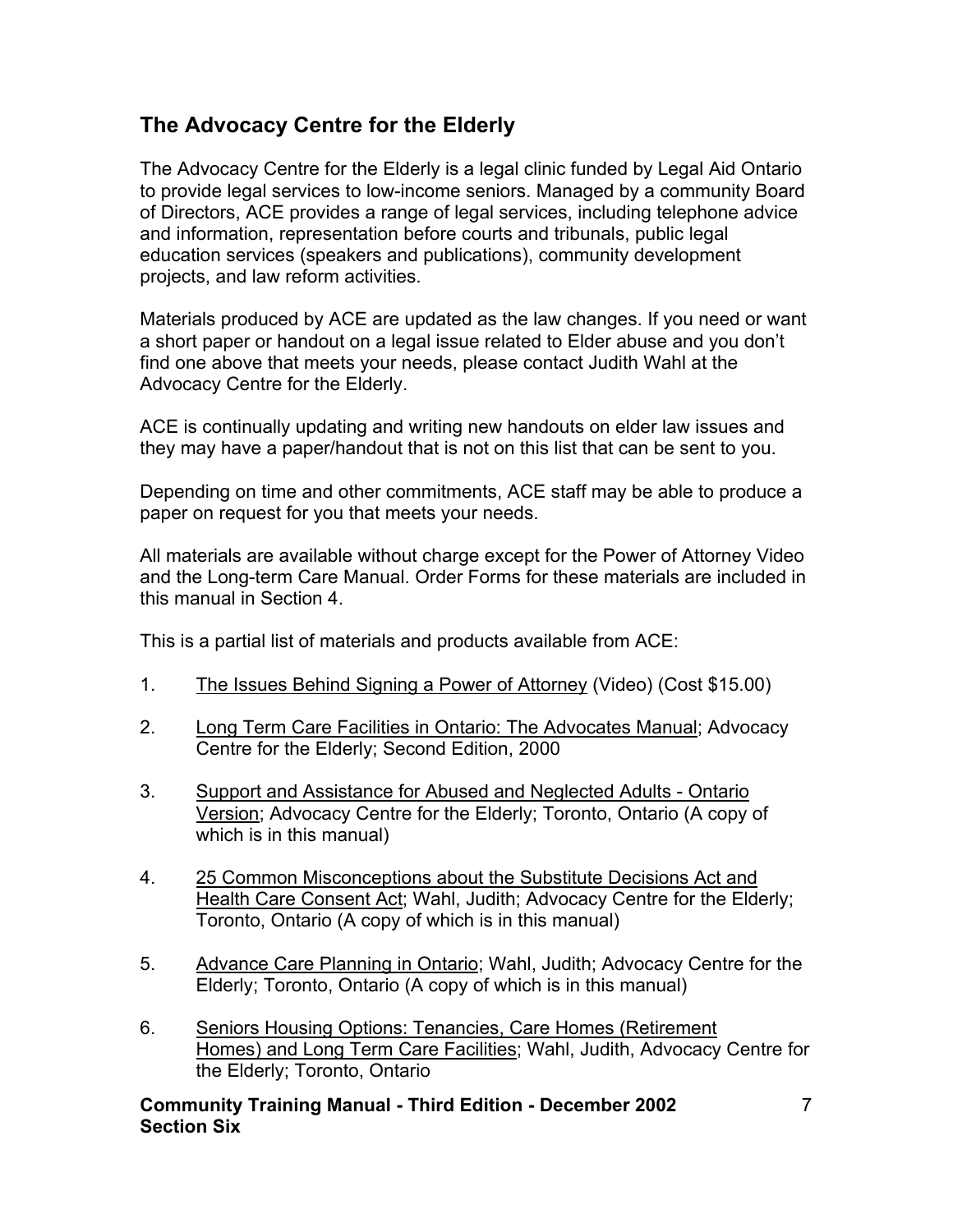- 6. Capacity and the Authority of Decision Makers; Wahl, Judith; Advocacy Centre for the Elderly; Toronto, Ontario (a copy of which is in this manual)
- 7. Overheads on the Substitute Decision Act and the Health Care Consent Act (Paper copies are available in small or large print)
- 8. Remedies for Abuse; Wahl, Judith; Advocacy Centre for the Elderly; Toronto, Ontario ( A copy is included in this manual)
- 9. Who Assesses Capacity Under What Circumstances; Wahl, Judith; Advocacy Centre for the Elderly; Toronto, Ontario

ACE produces a newsletter (ACE Newsletter) twice a year in the spring and fall. This newsletter is available to all members of ACE and to anyone who requests to be on the mailing list. The Newsletter highlights legal issues of current interest to the seniors community and to service providers working with seniors. Articles from previous newsletters are also available on request.

### **You can order publications from the Advocacy Centre for the Elderly by:**

- $\bullet$  calling them (416) 598-2656
- $\bullet$  faxing them (416) 598-7924
- $\bullet$  E Mailing them: wahli@lao.on.ca
- $\bullet$  writing them

Advocacy Centre for the Elderly 2 Carlton Street, Suite 701 Toronto, Ontario M5B 1J3

Web Site: www.advocacycentreelderly.org

This website is still under construction but should be fully operational by the summer of 2003. It is expected that many of the papers and newsletters that ACE produces will be available for downloading from the site at that time.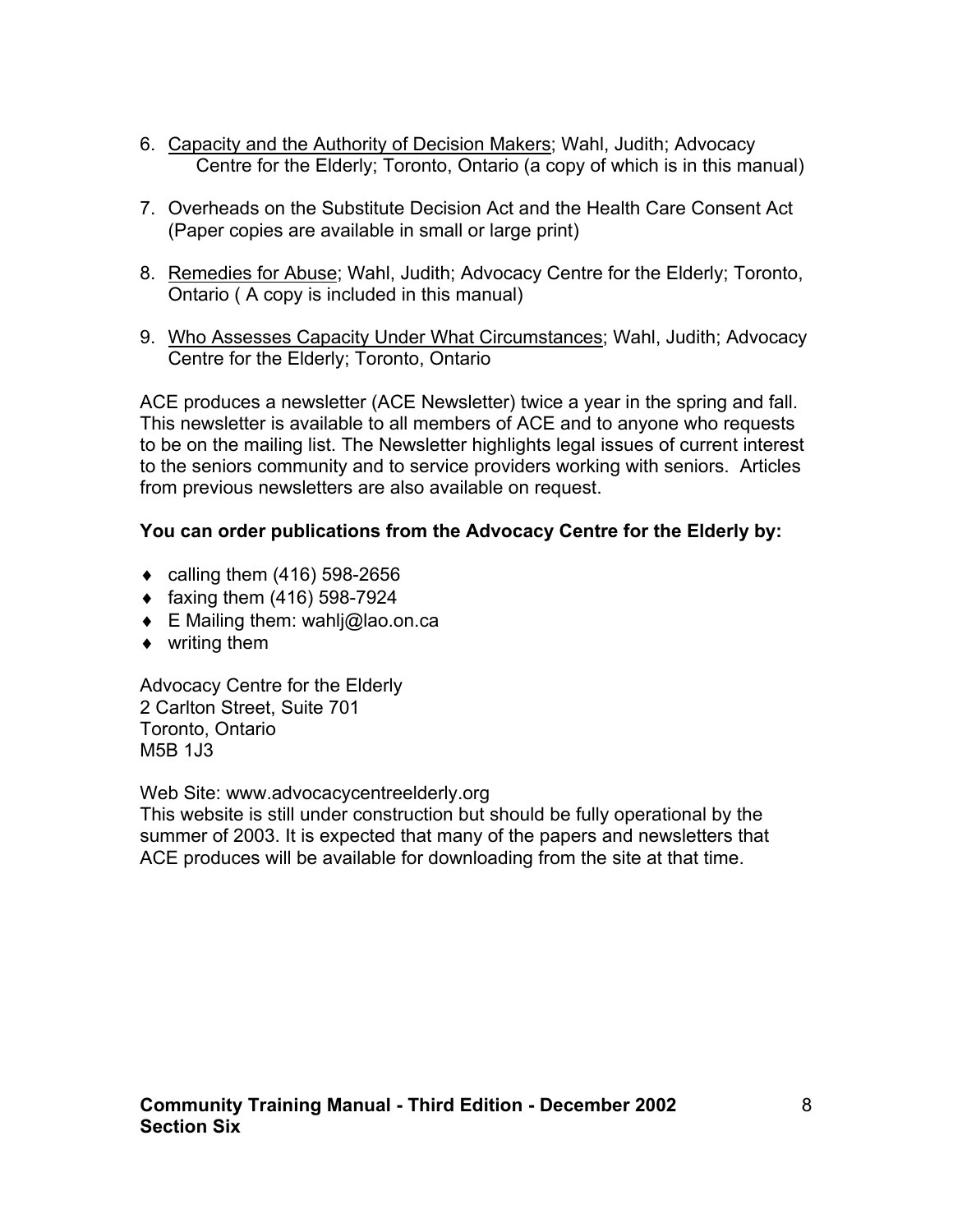### **The Office of the Public Guardian and Trustee**

The Web Site address for the office of the Public Guardian and Trustee is: www.attorneygeneral.jus.gov.on.ca/english/family/pgt/

Information on Powers of Attorney, the Power of Attorney Kit, the Substitute Decisions Act, Capacity Assessment, and Guardianship, as well as other topics, is available on this Web Site. Several booklets on these topics may be downloaded from the site, including:

- A Guide to the Substitute Decisions Act
- The Register of Guardians
- The Role of the OPGT in Providing Property Guardianship Services
- The Role of the OPGT ion Making Substitute Health Care Decisions
- The Role of the OPGT in Guardianship Investigations

This is only a partial list of materials available on this site.

The Power of Attorney Kit and Information on Powers of Attorney can be found at: www.attorneygeneral.jus.gov.on.ca/PGT/poa.pdf

Copies of the Guidelines for Conducting Assessments of Capacity are available from the Office of the Public Guardian and Trustee or the Queen's Printer

The pamphlet that describes the Office of the Public Guardian and Trustee can be obtained by contacting the Office of the Public Guardian and Trustee at your regional office of the Public Guardian and Trustee.

If you are not sure how to contact your regional office call the Office of the Public Guardian and Trustee in Toronto: 1-800-366-0335 or look for the "office locations" link on their Web Site.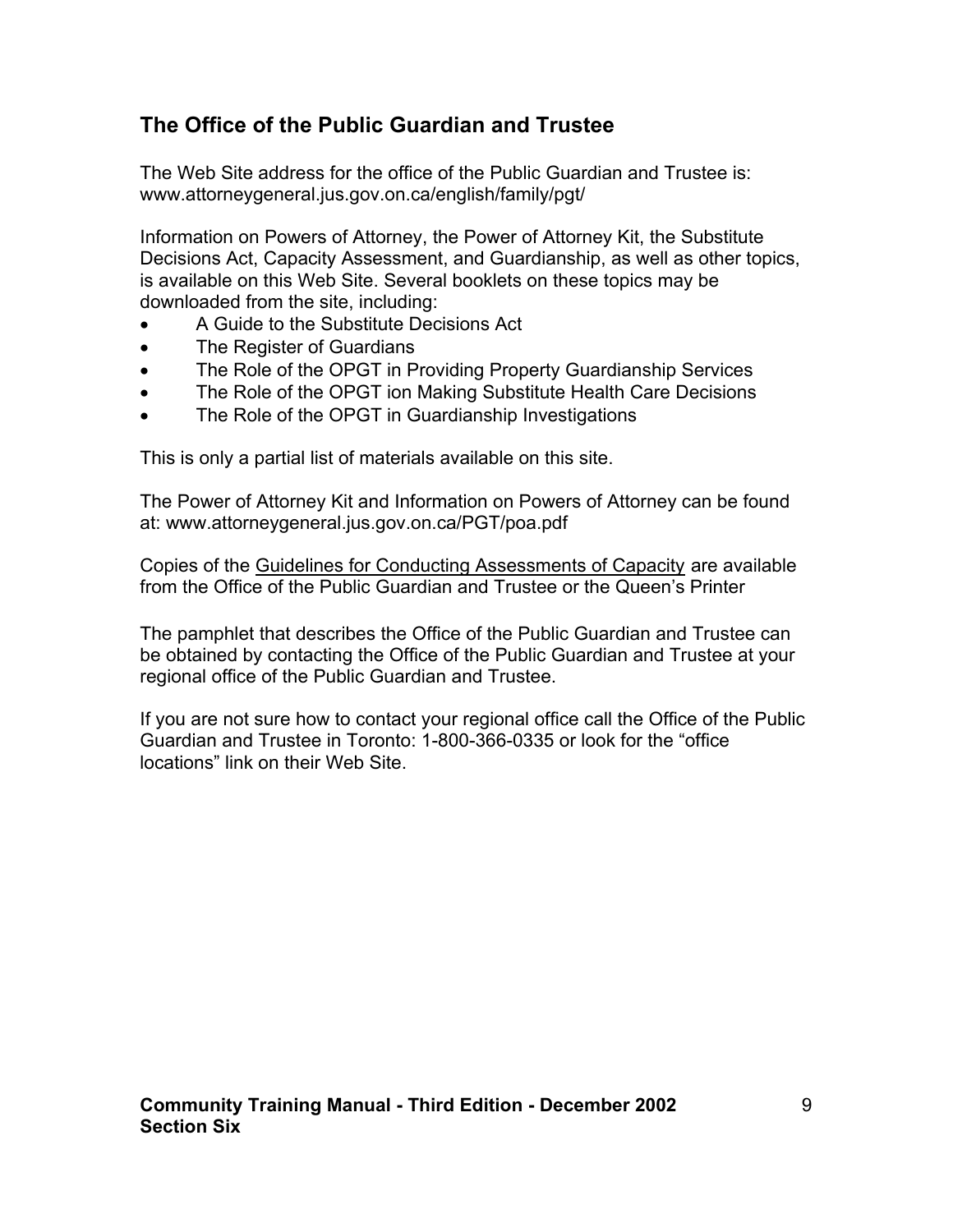### **Other Publications, Videos, etc. of Interest**

1. It is the understanding of the author of this manual that North Shore Community Services in North Vancouver, British Columbia, are now distributing the manual: **Developing Community Response Networks: A Guide for Communities**; (Holland, Sylvia; 1994). If they are, there will be a cost for this manual.

For further information on the availability of this manual please contact:

North Shore Community Services 1060 Roosevelt Crescent North Vancouver, British Columbia V7P 1M3 Phone: (604) 985-1688

- 2. A Practical Guide to Mental Health, Capacity, and Consent Law of Ontario: Dr. Hy Bloom and Michael Bay, Editors; Thomson Canada Ltd.; 1996 (ISBN # 0-459-553968-8) Available at a cost of \$90.00 by: Calling 1-800-387-5164 (in Toronto 609-3800) Faxing (416) 298-5082 E Mailing: orders@carswell.com
- 3. Abuse Prevention in Long Term Care Educational Package: Sisters of Charity of Ottawa Health Service Inc.; Ottawa, Ontario; 1997 An education package for use when educating the staff and residents of residential facilities that house older adults about abuse. Contains: Educational materials, outlines for workshops, 2 videos, transparencies, policy and procedure guidelines and focus group summaries. Available at a cost of \$100.00 (inside Canada) from: SCO Hospital, Elisabeth Bruyere Pavilion Research Department 43 Bruyere Street Ottawa, Ontario K1N 5C8 For more information call: Dr. Jean Kozak, Director of Research, at: (613) 562-6365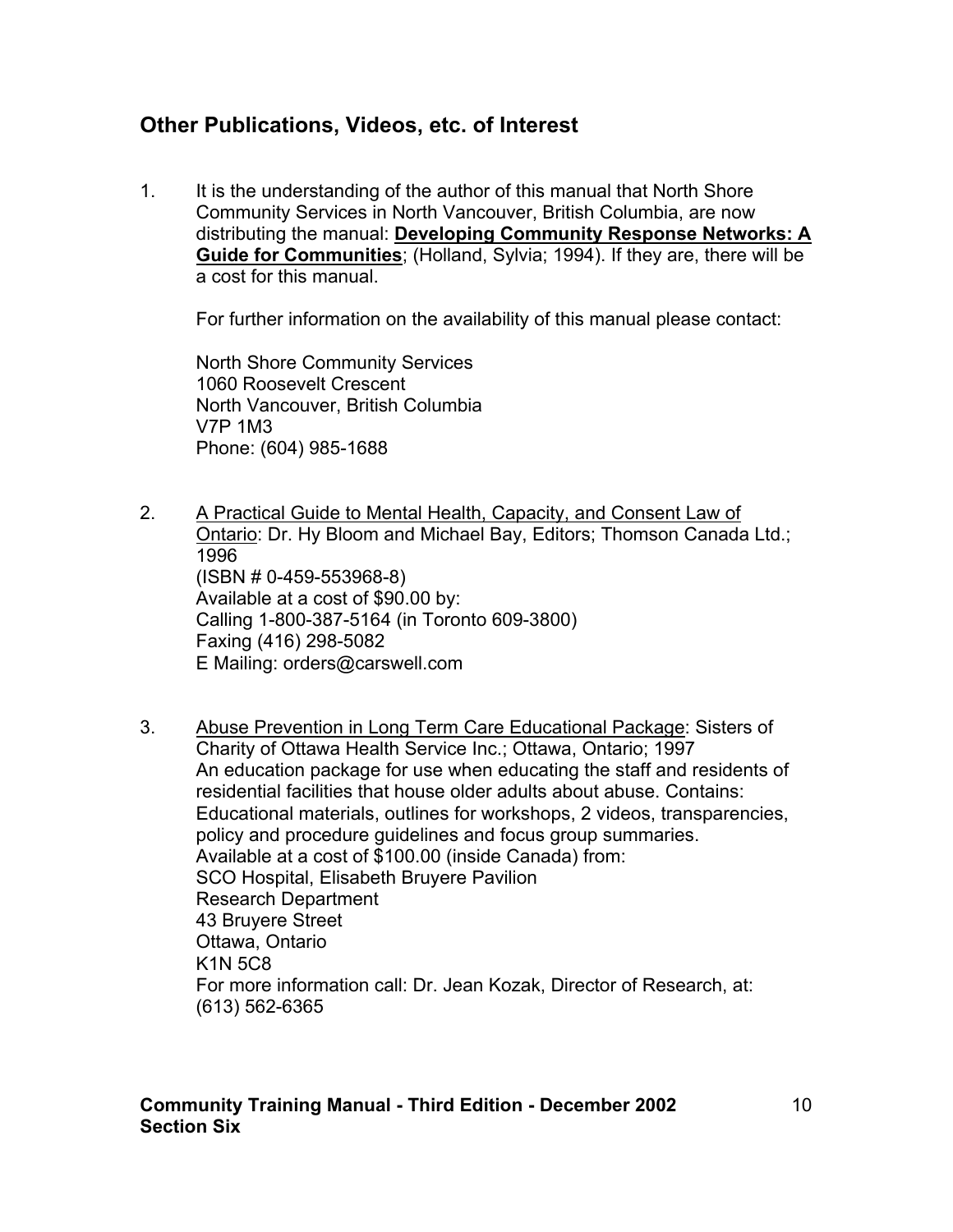### **Other Publications, Videos, etc. of Interest continued …**

4. Money Matters for Seniors: British Columbia Coalition to Eliminate the Abuse of Seniors (BC CEAS); 1998 A training kit for the staffs of financial institutions and for use during presentations to older adults. Includes a video, a guide to the video, a guide for the facilitators of senior's groups, and a booklet "How to develop Links and Partnerships with financial Institutions".

 To order please contact BC CEAS at: 304 - 5050 Kingsway Street Burnaby, British Columbia V5H 4C2 Phone: (604) 437-1940 Fax: (604) 437-1929 E Mail: ceas@telus.net

- 5. How to Recognize and Avoid Financial Abuse; Manitoba Seniors' Directorate; (Discussion Booklet + Video ("Standing up for Yourself"))  $Cost = $30.00 + GST$  Order from: Government of Manitoba Ministry of Culture, Heritage and Citizenship Ofice of the Queen's Printer, Statutory Publications Lower Level 200 Vaughn Street Winnipeg, Manitoba R3C 1T5 Phone: (204) 945-3101 Fax: (204) 945-7172 Make cheques or money orders payable to the "Minister of Finance"
- 6. A House Divided: Caregiver Stress and Elder Abuse; National Film Board of Canada. (Video - comes with Resource Booklet)
- 7. Abuse and Neglect of Older Canadians: Strategies for Change; Canadian Association of Gerontology; MacLean, Michael J., Editor; Thompson Educational Publishing Inc.; 1995 (ISBN # 1-55077-068-3)